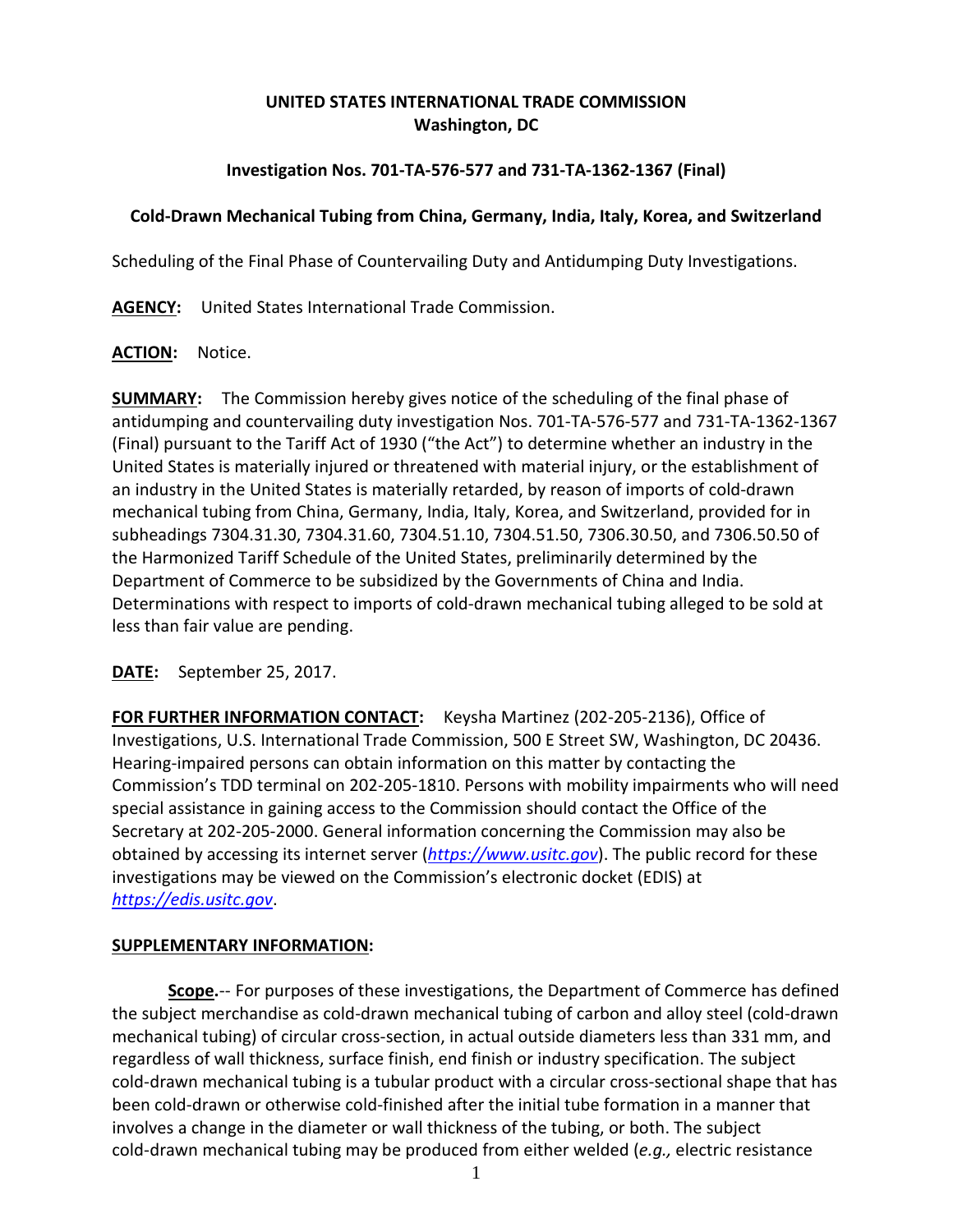welded, continuous welded, etc.) or seamless (*e.g.* , pierced, pilgered or extruded, etc.) carbon or alloy steel tubular products. It may also be heat treated after cold working. Such heat treatments may include, but are not limited to, annealing, normalizing, quenching and tempering, stress relieving or finish annealing. Typical cold-drawing methods for subject merchandise include, but are not limited to, drawing over mandrel, rod drawing, plug drawing, sink drawing and similar processes that involve reducing the outside diameter of the tubing with a die or similar device, whether or not controlling the inside diameter of the tubing with an internal support device such as a mandrel, rod, plug or similar device.

Subject cold-drawn mechanical tubing is typically certified to meet industry specifications for cold-drawn tubing including but not limited to:

(1) American Society for Testing and Materials (ASTM) or American Society of Mechanical Engineers (ASME) specifications ASTM A-512, ASTM A-513 Type 3 (ASME SA513 Type 3), ASTM A-513 Type 4 (ASME SA513 Type 4), ASTM A-513 Type 5 (ASME SA513 Type 5), ASTM A-513 Type 6 (ASME SA513 Type 6), ASTM A-519 (cold-finished);

(2) SAE International (Society of Automotive Engineers) specifications SAE J524, SAE J525, SAE J2833, SAE J2614, SAE J2467, SAE J2435, SAE J2613;

(3) Aerospace Material Specification (AMS) AMS T-6736 (AMS 6736), AMS 6371, AMS 5050, AMS 5075, AMS 5062, AMS 6360, AMS 6361, AMS 6362, AMS 6371, AMS 6372, AMS 6374, AMS 6381, AMS 6415;

(4) United States Military Standards (MIL) MIL-T-5066 and MIL-T-6736;

(5) foreign standards equivalent to one of the previously listed ASTM, ASME, SAE, AMS or MIL specifications including but not limited to:

(a) German Institute for Standardization (DIN) specifications DIN 2391-2, DIN 2393-2, DIN 2394-2);

(b) European Standards (EN) EN 10305-1, EN 10305-2, EN 10305-4, EN 10305-6 and European national variations on those standards (*e.g.,* British Standard (BS EN), Irish Standard (IS EN) and German Standard (DIN EN) variations, etc.);

(c) Japanese Industrial Standard (JIS) JIS G 3441 and JIS G 3445; and

(6) proprietary standards that are based on one of the above-listed standards.

The subject cold-drawn mechanical tubing may also be dual or multiple certified to more than one standard. Pipe that is multiple certified as cold-drawn mechanical tubing and to other specifications not covered by this scope, is also covered by the scope of this investigation when it meets the physical description set forth above.

Steel products included in the scope of this investigation are products in which:

(1) Iron predominates, by weight, over each of the other contained elements; and

(2) the carbon content is 2 percent or less by weight.

For purposes of this scope, the place of cold-drawing determines the country of origin of the subject merchandise. Subject merchandise that is subject to minor working in a third country that occurs after drawing in one of the subject countries including, but not limited to, heat treatment, cutting to length, straightening, nondestruction testing, deburring or chamfering, remains within the scope of the investigation.

All products that meet the written physical description are within the scope of this investigation unless specifically excluded or covered by the scope of an existing order. Merchandise that meets the physical description of cold-drawn mechanical tubing above is within the scope of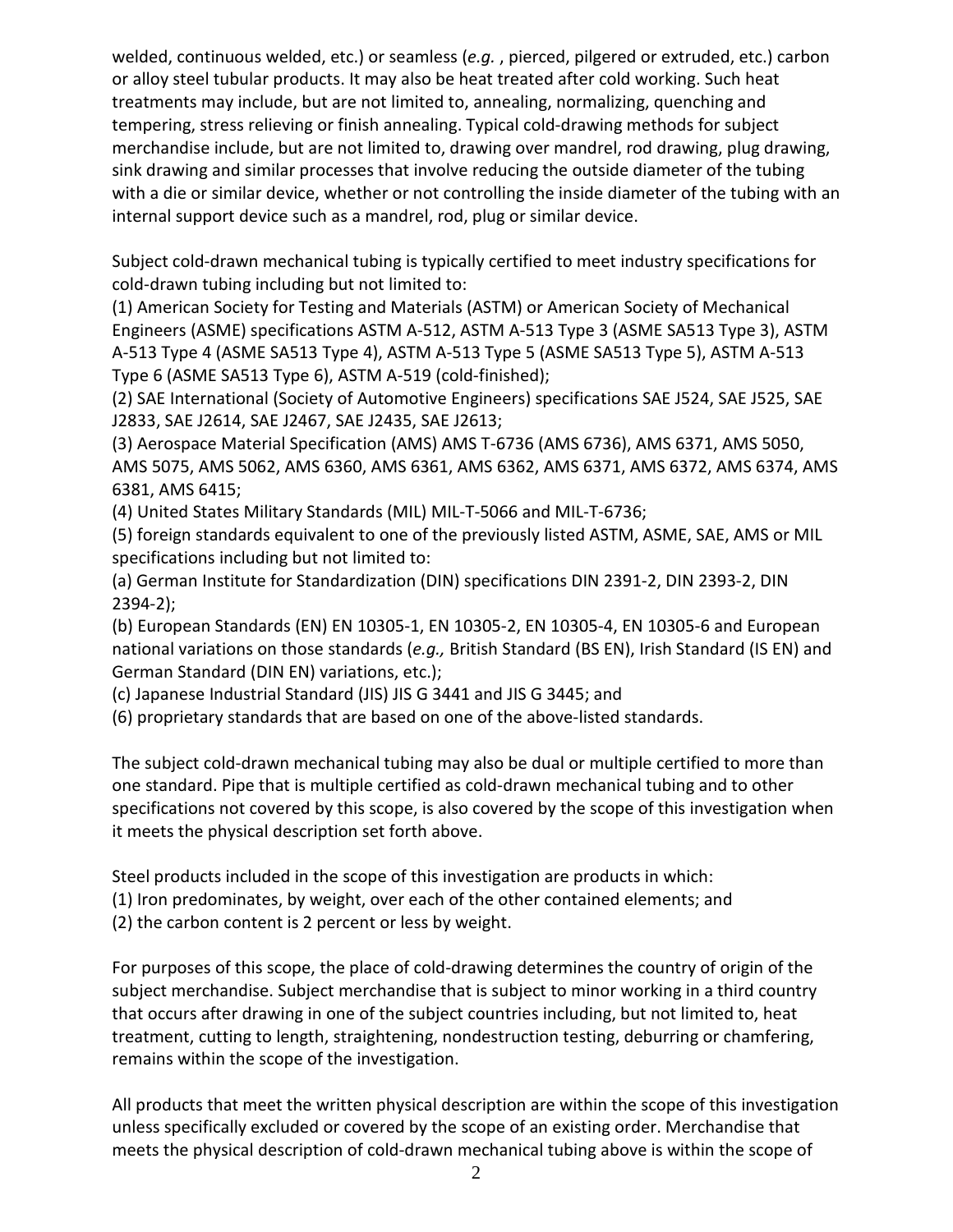the investigation even if it is also dual or multiple certified to an otherwise excluded specification listed below. The following products are outside of, and/or specifically excluded from, the scope of this investigation:

(1) Cold-drawn stainless steel tubing, containing 10.5 percent or more of chromium by weight and not more than 1.2 percent of carbon by weight;

(2) products certified to one or more of the ASTM, ASME or American Petroleum Institute (API) specifications listed below:

- ASTM A-53;
- ASTM A-106;
- ASTM A-179 (ASME SA 179);
- ASTM A-192 (ASME SA 192);
- ASTM A-209 (ASME SA 209);
- ASTM A-210 (ASME SA 210);
- ASTM A-213 (ASME SA 213);
- ASTM A-334 (ASME SA 334);
- ASTM A-423 (ASME SA 423);
- ASTM A-498;
- ASTM A-496 (ASME SA 496);
- ASTM A-199;
- ASTM A-500;
- ASTM A-556;
- ASTM A-565;
- API 5L; and
- API 5CT

except that any cold-drawn tubing product certified to one of the above excluded specifications will not be excluded from the scope if it is also dual-or multiple-certified to any other specification that otherwise would fall within the scope of this investigation.

The products subject to the investigation are currently classified in the Harmonized Tariff Schedule of the United States (HTSUS) under item numbers: 7304.31.3000, 7304.31.6050, 7304.51.1000, 7304.51.5005, 7304.51.5060, 7306.30.5015, 7306.30.5020, 7306.50.5030. Subject merchandise may also enter under numbers 7306.30.1000 and 7306.50.1000. The HTSUS subheadings above are provided for convenience and customs purposes only. The written description of the scope of the investigation is dispositive.

**Background.**--The final phase of these investigations is being scheduled pursuant to section 705(b) of the Tariff Act of 1930 (19 U.S.C. 1671d(b)), as a result of affirmative preliminary determinations by the Department of Commerce that certain benefits which constitute subsidies within the meaning of section 703 of the Act (19 U.S.C. 1671b) are being provided to manufacturers, producers, or exporters in China and India of cold-drawn mechanical tubing. The investigations were requested in petitions filed on April 19, 2017, by ArcelorMittal Tubular Products, Shelby, Ohio; Michigan Seamless Tube, LLC, South Lyon, Michigan; PTC Alliance Corp., Wexford, Pennsylvania; Webco Industries, Inc., Sand Springs, Oklahoma; and Zekelman Industries, Inc., Farrell, Pennsylvania.

For further information concerning the conduct of this phase of the investigations, hearing procedures, and rules of general application, consult the Commission's Rules of Practice and Procedure, part 201, subparts A and B (19 CFR part 201), and part 207, subparts A and C (19 CFR part 207).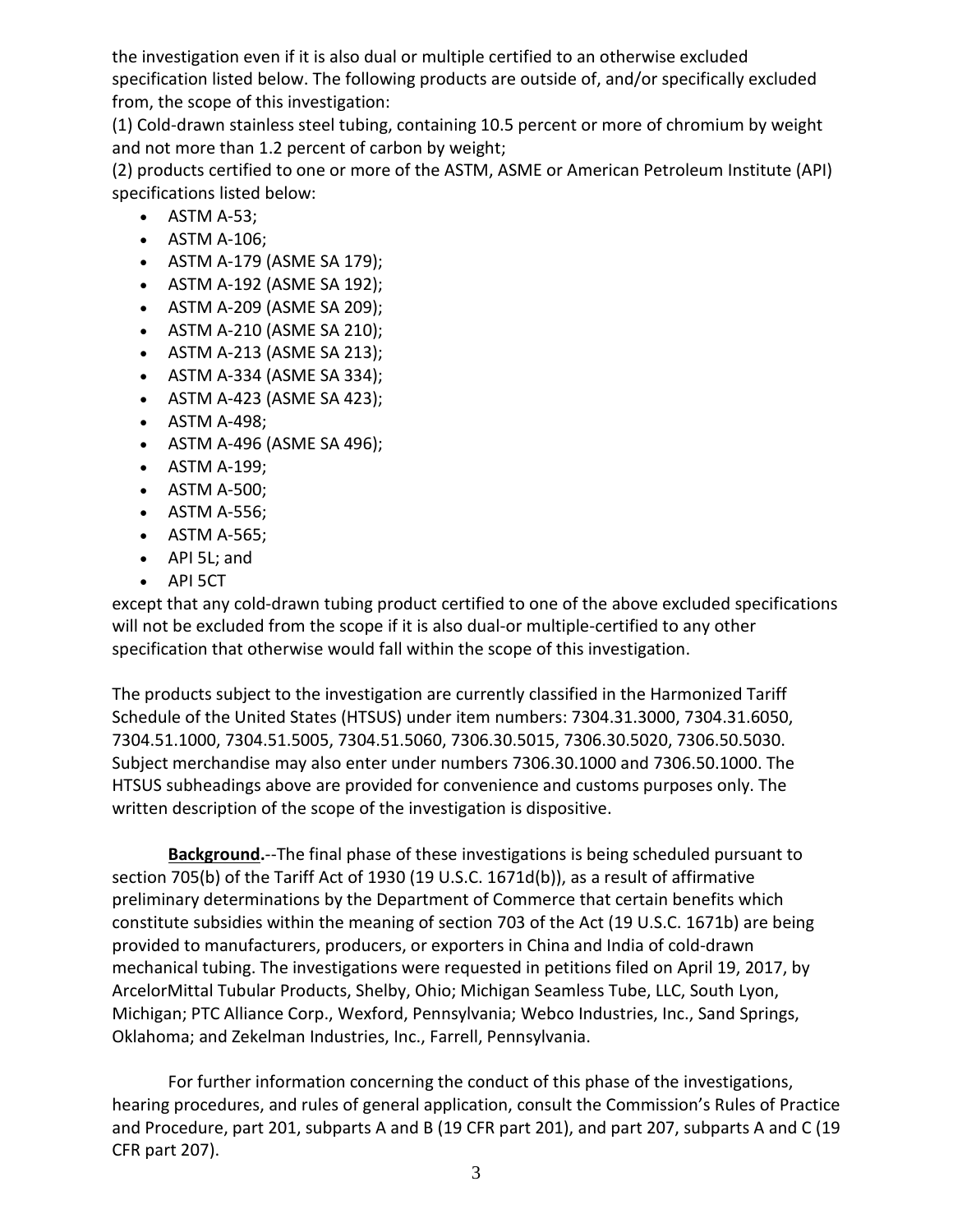**Participation in the investigations and public service list.**--Persons, including industrial users of the subject merchandise and, if the merchandise is sold at the retail level, representative consumer organizations, wishing to participate in the final phase of these investigations as parties must file an entry of appearance with the Secretary to the Commission, as provided in section 201.11 of the Commission's rules, no later than 21 days prior to the hearing date specified in this notice. A party that filed a notice of appearance during the preliminary phase of the investigations need not file an additional notice of appearance during this final phase. The Secretary will maintain a public service list containing the names and addresses of all persons, or their representatives, who are parties to the investigations.

**Limited disclosure of business proprietary information (BPI) under an administrative protective order (APO) and BPI service list.**--Pursuant to section 207.7(a) of the Commission's rules, the Secretary will make BPI gathered in the final phase of these investigations available to authorized applicants under the APO issued in the investigations, provided that the application is made no later than 21 days prior to the hearing date specified in this notice. Authorized applicants must represent interested parties, as defined by 19 U.S.C. 1677(9), who are parties to the investigations. A party granted access to BPI in the preliminary phase of the investigations need not reapply for such access. A separate service list will be maintained by the Secretary for those parties authorized to receive BPI under the APO.

**Staff report.**--The prehearing staff report in the final phase of these investigations will be placed in the nonpublic record on November 21, 2017, and a public version will be issued thereafter, pursuant to section 207.22 of the Commission's rules.

**Hearing.**--The Commission will hold a hearing in connection with the final phase of these investigations beginning at 9:30 a.m. on Wednesday, December 6, 2017, at the U.S. International Trade Commission Building. Requests to appear at the hearing should be filed in writing with the Secretary to the Commission on or before December 1, 2017. A nonparty who has testimony that may aid the Commission's deliberations may request permission to present a short statement at the hearing. All parties and nonparties desiring to appear at the hearing and make oral presentations should participate in a prehearing conference to be held on December 4, 2017, at the U.S. International Trade Commission Building, if deemed necessary. Oral testimony and written materials to be submitted at the public hearing are governed by sections 201.6(b)(2), 201.13(f), and 207.24 of the Commission's rules. Parties must submit any request to present a portion of their hearing testimony **in camera** no later than 7 business days prior to the date of the hearing.

**Written submissions.**--Each party who is an interested party shall submit a prehearing brief to the Commission. Prehearing briefs must conform with the provisions of section 207.23 of the Commission's rules; the deadline for filing is November 29, 2017. Parties may also file written testimony in connection with their presentation at the hearing, as provided in section 207.24 of the Commission's rules, and posthearing briefs, which must conform with the provisions of section 207.25 of the Commission's rules. The deadline for filing posthearing briefs is December 12, 2017. In addition, any person who has not entered an appearance as a party to the investigations may submit a written statement of information pertinent to the subject of the investigations, including statements of support or opposition to the petition, on or before December 12, 2017. On December 29, 2017, the Commission will make available to parties all information on which they have not had an opportunity to comment. Parties may